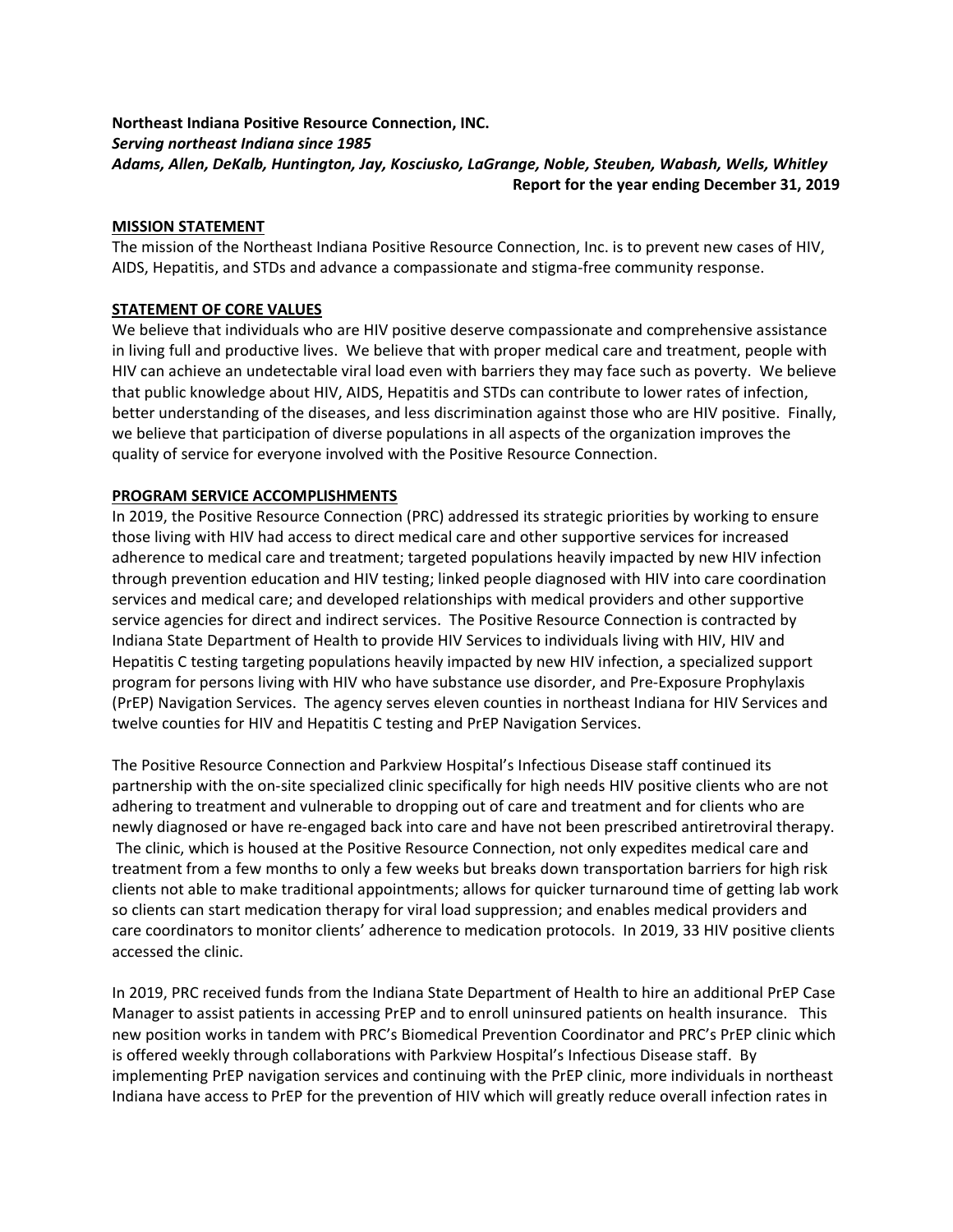northeast Indiana. In 2019, 64 individuals accessed PRC's PrEP clinic and 111 individuals were enrolled in PrEP navigation services. Also in 2019, PRC received support from the Indiana State Department of Health to provide financial assistance to eligible PrEP patients to cover costs of physician visits, lab work, and treatment.

In 2019, the Positive Resource Connection continued providing on-site mental health counseling for HIV positive clients. PRC partnered with Headwaters Counseling to provide counseling to clients one day a week who are struggling with issues of substance use, mental health issues such as depression, or psychosocial issues of living with HIV/AIDS. In 2018, PRC expanded mental health counselling for HIV positive clients and collaborated with Volunteers of America to assist in providing tele-med psychiatric services for persons needing additional counseling including medication therapy for their mental health issues. In 2019, 49 clients accessed on-site mental health counseling and/or tele-med psychiatric services.

The Positive Resource Connection had a full year of experience with Donor Wrangler, our donor development software program, which allowed PRC to merge all of our donor data bases into one data base for a broad overview but still allowed PRC to identify the events/programs/solicitations for which donors contributed. It allowed for a more concise and less repetitive means to correspond with donors and expand solicitations for different events. Prior to 2019 PRC was only able to solicit prior end-of-year contributors from that data base and ineffectively attempt to identify potential new donors. With Donor Wrangle, PRC could reach that same group but also add the top 100 donors who supported the PRC through other events but not the end-of-year campaign. The end result was a 15% increase in PRC's endof-year campaign in 2019 vs. 2018.

The board used PRC's strategic plan to be the guide in the evaluation of agency properties which led to the sale of the Jack Ryan House in 2019. Proceeds from the sale of the Jack Ryan House were put in the agency reserves and persons living in the house were transitioned to other housing locations in Allen County. Many individuals living at the house were eligible for PRC's HOPWA (Housing Opportunity for Person with AIDS) funds to assist in the transition.

PRC's office building was donated to the agency from the Fort Wayne Urban Enterprise in June of 2019. As a result, PRC initiated a new bank account specifically for building maintenance/repairs and capital expenses and began depositing former rent amount into that account. During this time, PRC also received a second round of grant money from the Health Foundation of Greater Indianapolis to renovate the interior of PRC's office. These renovations included new phone systems; staff computers; office and board furniture; a donor wall, interior directional signage, inspirational quotes, art work, and a time line noting significant developments of HIV and PRC; exterior signage; and security equipment.

In 2019, PRC continued to host quarterly regional Continuum of Care meetings with area medical providers, pharmacies, and organizations to address improved health outcomes for persons living with HIV and to address HIV related health disparities in northeast Indiana. These Continuum of Care meetings bring together a diverse group of organizations to address issues of adherence, housing, medical treatment, health insurance, PrEP services, and other issues facing HIV positive people and those most at risk to infection. In 2019, PRC developed a Clinical Quality Management Plan and meets quarterly with consumers representing PRC's priority populations to look at trends in services, quality improvements for its programs, and gaps in services.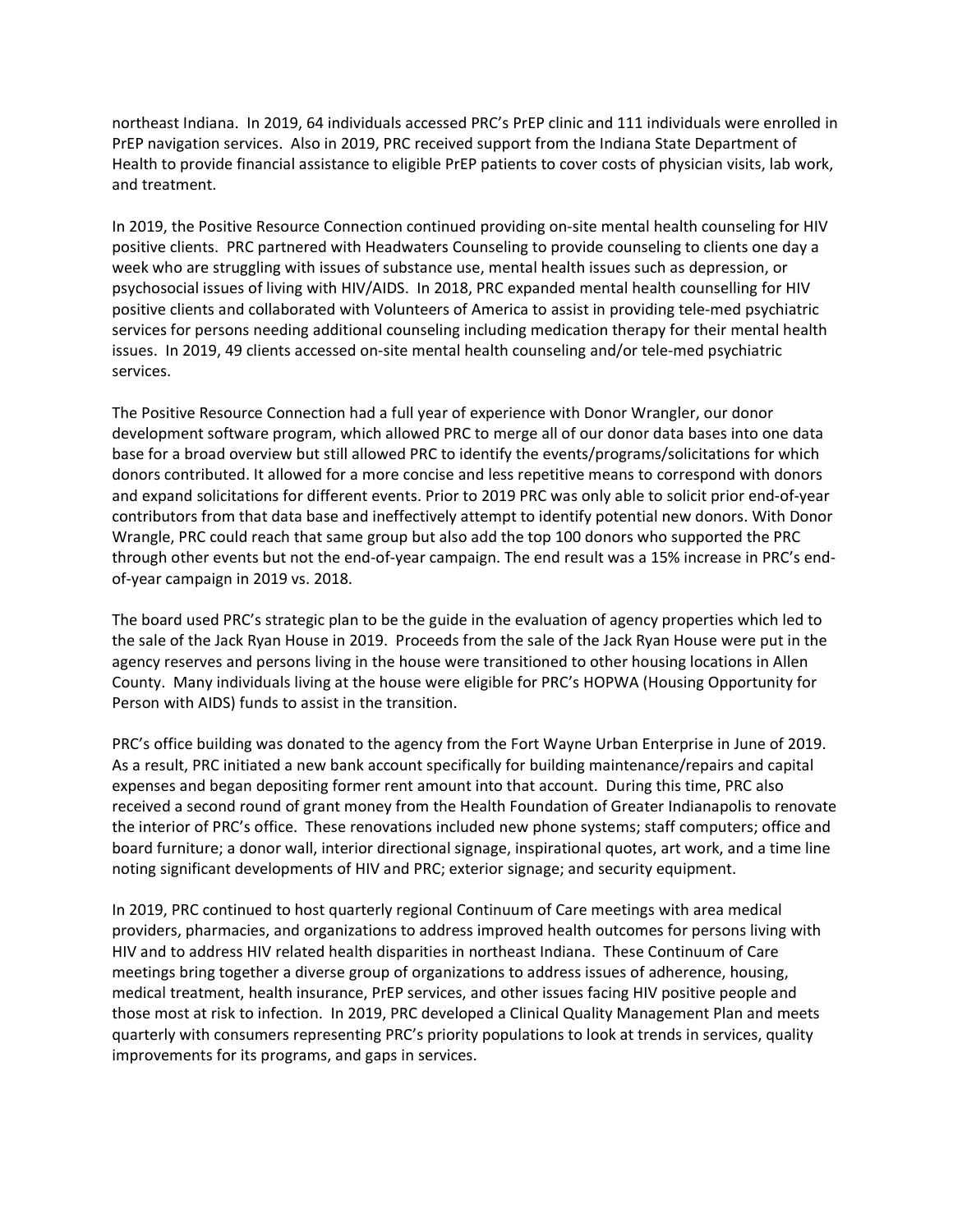Also, in 2019, PRC was invited by the Indiana State Department of Health to participate in the Community Health Improvement Initiative (CHII) to address HIV health disparities among African American gay, bi-sexual, and other men who have sex with men. Currently, this group is the most affected by HIV than any other group in the United States and Indiana. Through this initiative, PRC, other AIDS service organizations, and the state department of health are developing a coordinated response to address barriers that are preventing African American men who have sex with men in accessing services if HIV positive, PrEP services if HIV negative, and getting tested so they are aware of their status.

Through HIV Services in 2019, the Non-Medical Case Management provided services to 451 individuals living with HIV and worked with them on adherence to medical care and treatment for viral load suppression and provided assistance to eliminate any barriers that may prohibit them from staying engaged in care and treatment. In 2019, clients accessed internal and external community resources that included health insurance, housing and utility assistance, food and nutrition, medical care and treatment, legal assistance, education, support groups, and counseling. Non-Medical Case Management services are enhanced by a Spanish-speaking case manager, support specialist for clients with substance use issues, a housing coordinator to prevent homelessness among HIV positive individuals, and a contracted Burmese interpreter who assists in eliminating language and cultural barriers to PRC's Burmese clients in accessing services. Through Non-Medical Case Management services in 2019, 86% of clients served achieved an undetectable viral load (very little HIV in the body).

Through Prevention Services, the outreach services department provided prevention education, awareness, outreach, and HIV testing and counseling to populations heavily impacted by new HIV infection, as well as the general public. Specific prevention programs targeted at-risk youth, women, African American and Latino men and women, Men who have Sex with Men (MSM), especially young gay men, substance users including people who inject drugs, and other at-risk and underserved populations in twelve counties in northeast Indiana. To raise awareness on the impact of HIV/STD infections and reduce stigma surrounding HIV, outreach staff participated in a number of health and community events and conducted street outreach as well as outreach on social dating sites targeting MSM. In 2019, more than 5,000 individuals in northeast Indiana gained new knowledge about HIV, AIDS, STDs, and viral Hepatitis. In 2019, the Positive Resource Connection also provided free HIV and Hepatitis C testing through rapid or conventional testing and conducted testing during HIV prevention educations, at special events, street outreach, in-house, and at various public testing sites throughout PRC's twelve county region. In 2019, PRC conducted 1,175 HIV tests and 280 Hepatitis C tests.

In addition to care and support to those living with HIV and ongoing educational and HIV testing efforts, the Positive Resource Connection raised community awareness through public events like National Black HIV Awareness Day in February, National Day of Testing in June, National Gay Men's HIV Awareness Day in September, National Latino HIV Awareness Day in October, and World AIDS Day in December.

Volunteers worked alongside professional staff in assisting with office work, committee projects, and event planning. Volunteers played an important role in the Gregory Manifold Food Pantry of donating perishable and non-perishable food items so people living with HIV could have access to more food and nutrition.

To raise funds for its programs and to increase awareness on HIV, the Positive Resource Connection sponsored the  $23^{rd}$  annual AIDS Walk in May at Parkview Field and in October held the  $31^{st}$  Annual Dinner Dance, for which the Positive Resource Connection was the fiscal agent and financial recipient of funds raised.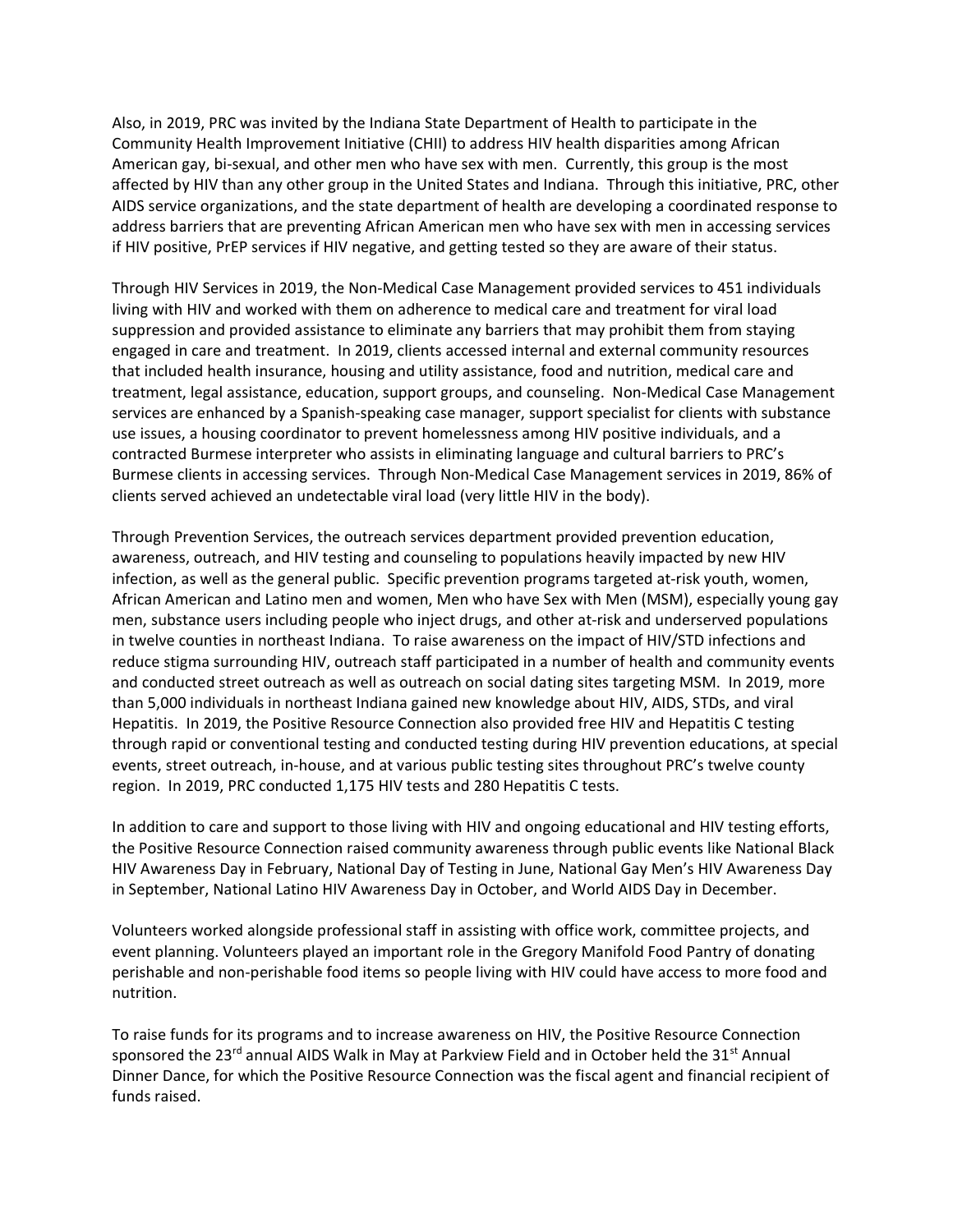#### CONTACT INFORMATION

| Northeast Indiana Positive Resource Connection, Inc. | 260.744.1144     |
|------------------------------------------------------|------------------|
| 525 Oxford Street                                    | 1.800.417.3085   |
| Fort Wayne, Indiana 46806                            | Fax 260.745.0978 |
| www.positiveresourceconnection.org                   | info@neiprc.org  |

# AFFILIATIONS

HIV Care Coordination, Special Populations Support Program, Biomedical Prevention Program and the HIV Testing program are supported by the Indiana State Department of Health. The Housing Opportunities for Persons with AIDS is a program through the Indiana Housing and Community Development Authority. The Positive Resource Connection is a Partner Agency of the United Way of Allen County.

# BOARD OF DIRECTORS, 2019

Anne Simerman, President Steel Dynamics Sonya Snellenberger-Holm, Vice President NE Indiana Regional Partnership Gary Zwierzynski, Treasurer Parkview Health Ken Shields, Secretary Parkview Health Dr. Jason Bailey Parkview Hospital Karrington Craig Walgreens Pharmacy Kevin Hunter **Bonnie Blackburn-Penhollow** Fort Wayne Police Department Visiting Nurse and Hospice

# STAFF, 2019

Executive Director, Jeff Markley Front Desk Assistance, Dick Rison/Reggie Troutt Director of Client Services, Sara Seifert Case Manager, Megan Perry Case Manager, Vanessa Arroyo Case Manager, Meg Olivo Case Manager, Lauren Walters Lead Case Manager, Kathleen Menefee Case Manager, Rachel Hansen Case Manager, Terry Taylor Housing Coordinator, Arien Dillon

# DONORS &UNDERWRITERS, 2019

Community Foundation of Greater Ft. Wayne Indiana State Department of Health Donald Wood & Dar Richardson Foundation

Rob Boyd 3Rivers Federal Credit Union Beth Beams We Care Counseling Bradford Ziebell JPM Chase Leonard Helfrich Community Volunteer Kaitlyn Pozorski Visiting Nurse and Hospice Kenson Dhanie Mike Thomas Associates

Addictions Specialist, Vanessa Hicks Comprehensive Coordinator, Niki Whitlock Director of Outreach Services, Kandace Kelly HIV Testing Coordinator, Barb McKee Community Outreach Coordinator, Charity Storey HIV Testing Coordinator, Ken Redmon Prevention Outreach Coordinator, Patricia Veazy Biomedical Prevention Coordinator, Timothy Price PrEP Case Manager, Carsan Cunningham

# Operating / Event Support Capital / Asset / Capacity Building

Foellinger Foundation The Health Foundation of Greater Indianapolis